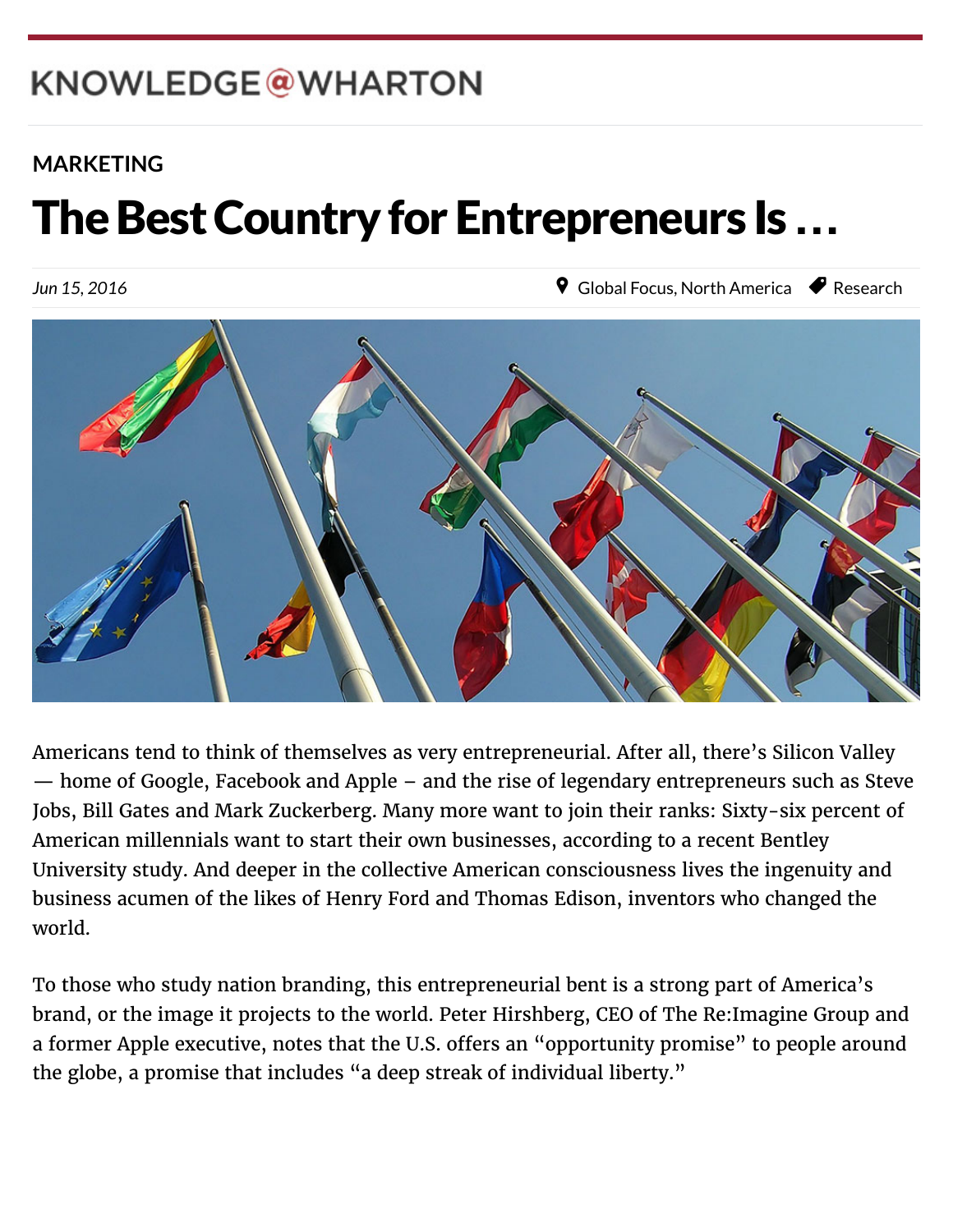But does the rest of the world put America at the top for innovation, startup activity, and all things entrepreneurial? A report this year from Wharton marketing professor David Reibstein reveals how 60 countries, including the U.S., are viewed by citizens around the globe on several issues, such as their perceived readiness for entrepreneurs. The report and interactive website, "Best Countries," was compiled in collaboration with the Wharton School, BAV Consulting, and U.S. News & World Report.

### **Nation Branding: It Matters to the Bottom Line**

Reibstein and his colleagues surveyed some 16,500 global citizens — a mix of the general population, the business world, and academia  $-$  on 65 different national attributes. The attributes were then grouped into nine sub-rankings: Entrepreneurship as well as Adventure, Citizenship, Cultural Influence, Heritage, Movers, Open for Business, Power, and Quality of Life. Statistical weighting was then applied based on the correlation between the sub-rankings and the countries' per capita GDP (based on purchasing power parity, or PPP) to arrive at the final rankings.

Why should countries pay attention to what individuals think of them? Because their national economy, in part, depends on it. " Countries absolutely experience an economic impact resulting from their brand [," says Reibstein. How people worldwide perceive a nation c](https://twitter.com/intent/tweet?original_referer=http%3A%2F%2Fknowledge.wharton.upenn.edu%2Farticle%2Fentrepreneurial-country-world%2F&url=http%3A%2F%2Fknlg.net%2F1PtSe9g&source=tweetbutton&text=Wharton%E2%80%99s%20David%20Reibstein%3A%20Countries%20experience%20an%20economic%20impact%20resulting%20from%20their%20brand%20%40whartonknows)an have a significant effect  $-$  either positive or negative  $-$  on its foreign trade, foreign direct investment, and tourism.

# **"Countries absolutely experience an economic impact resulting from their brand."**

–David Reibstein

If a country wants to improve its brand overseas, a public relations campaign is not enough. It must work to achieve real changes at home. Reibstein compares this to the way a company builds its brand "by making sure the experiences people have with their products are good ones." Hirshberg agrees, "You want your brand to be consistent with reality."

Nowhere did the connection between a nation's brand and economic return show up more clearly than in the Entrepreneurship sub-ranking, according to Reibstein. Of the nine subrankings, it correlated the most closely with GDP PPP, at 17.4%. By contrast, some subrankings had a much lower correlation: Heritage, for example, only scored 3.2%. "Lots of people have perceptions about nations and their heritage," observes Reibstein. "Heritage is important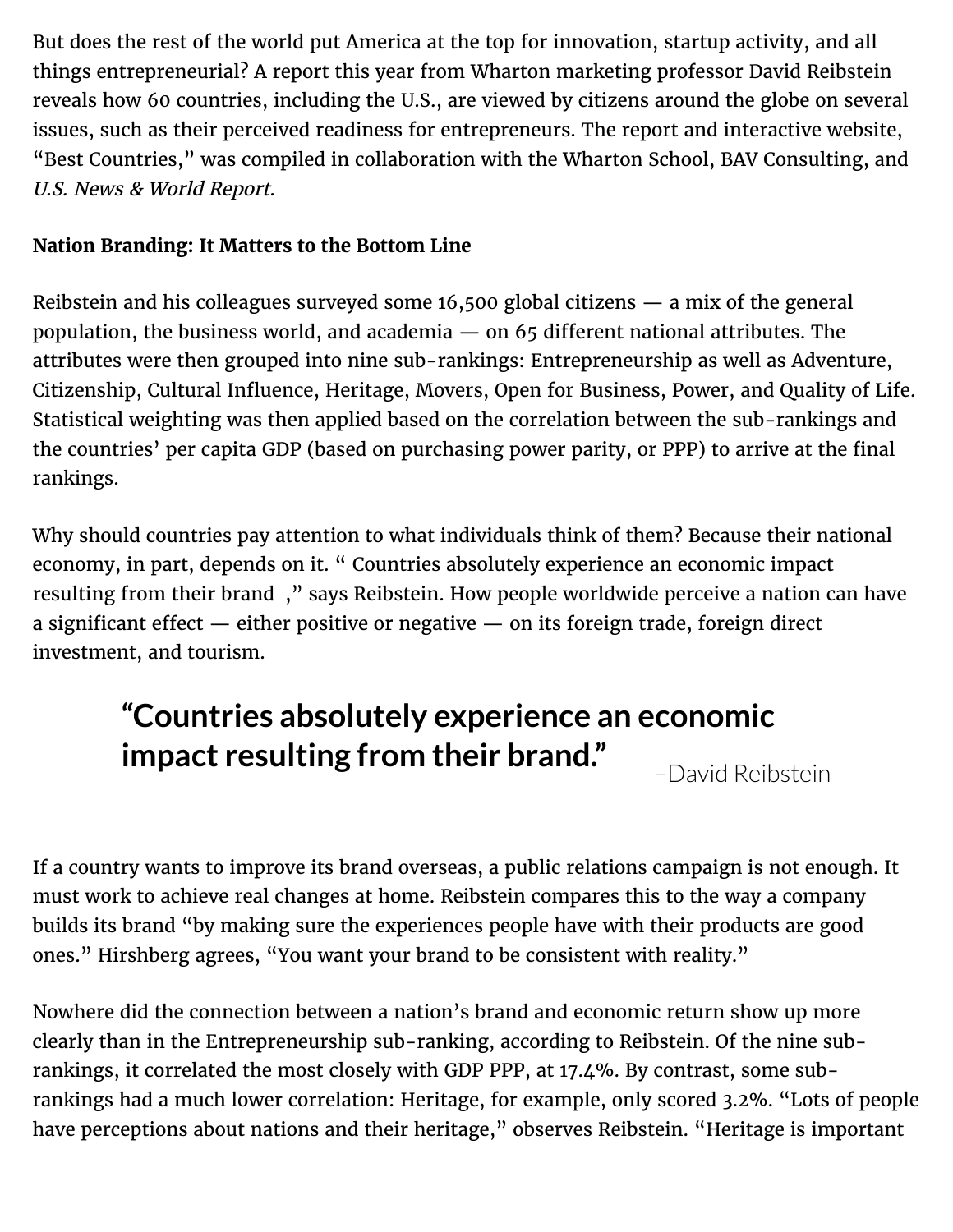and it contributes a little bit to a country's economy, but entrepreneurship contributes a lot." He notes that the study found that entrepreneurship "has a very strong relationship with foreign direct investment and with exports."

Drilling down into the study's Entrepreneurship sub-ranking reveals that 10 types of questions fed into measuring perceptions of a country's readiness for entrepreneurs. The survey probed the extent to which people felt a country was connected to the rest of the world, had an educated population, was entrepreneurial in nature and was innovative. Additionally, did the country appear to possess easy access to capital, a skilled labor force, technological expertise, transparent business practices, a well-developed infrastructure and a well-developed legal framework?

### **Country Perceived As the Most Ready for Entrepreneurs**

When all is said and done, the top nation for entrepreneurs isn't the United States. It's Germany.

Germany grabbed the top spot for perceived readiness for entrepreneurs (and also took the overall title of Best Country). Japan came in second, and the U.S. came next. In fourth and fifth place were the U. K. and Canada. The Best Countries report characterizes these five as "wellestablished economies that have the resources to support new endeavors, both legally and financially." Furthermore, Reibstein says that the top 10 (which included Sweden, the Netherlands, Australia, Singapore, and Denmark) taken together account for a large portion (31%) of the world's GDP.

Germany scored well on perceptions of all 10 entrepreneur-related attributes measured, notably earning a perfect 10 for "well-developed infrastructure" and a near-perfect 9.8 for "educated population." The Best Countries e-book, a companion to the report, notes that Germany has long been friendly to small- and medium-sized enterprises, the so-called 'Mittelstand.' While these businesses continue to be recognized worldwide for precision manufacturing, since Chancellor Angela Merkel's election in 2005 "both the public and private sectors have focused more on innovative technologies and web-based enterprises." For example, Berlin is now home to "Silicon Allee" with hundreds of new startups. (Notably, it would not have been dubbed "Silicon Allee" had America's Silicon Valley not become world-famous first.)

Additionally, Germany's nation-branding influences perception, according to Reibstein. "When you think about Germany, you think of great engineering. And for technology and innovation, you think 'well, you've got to have great engineers.'"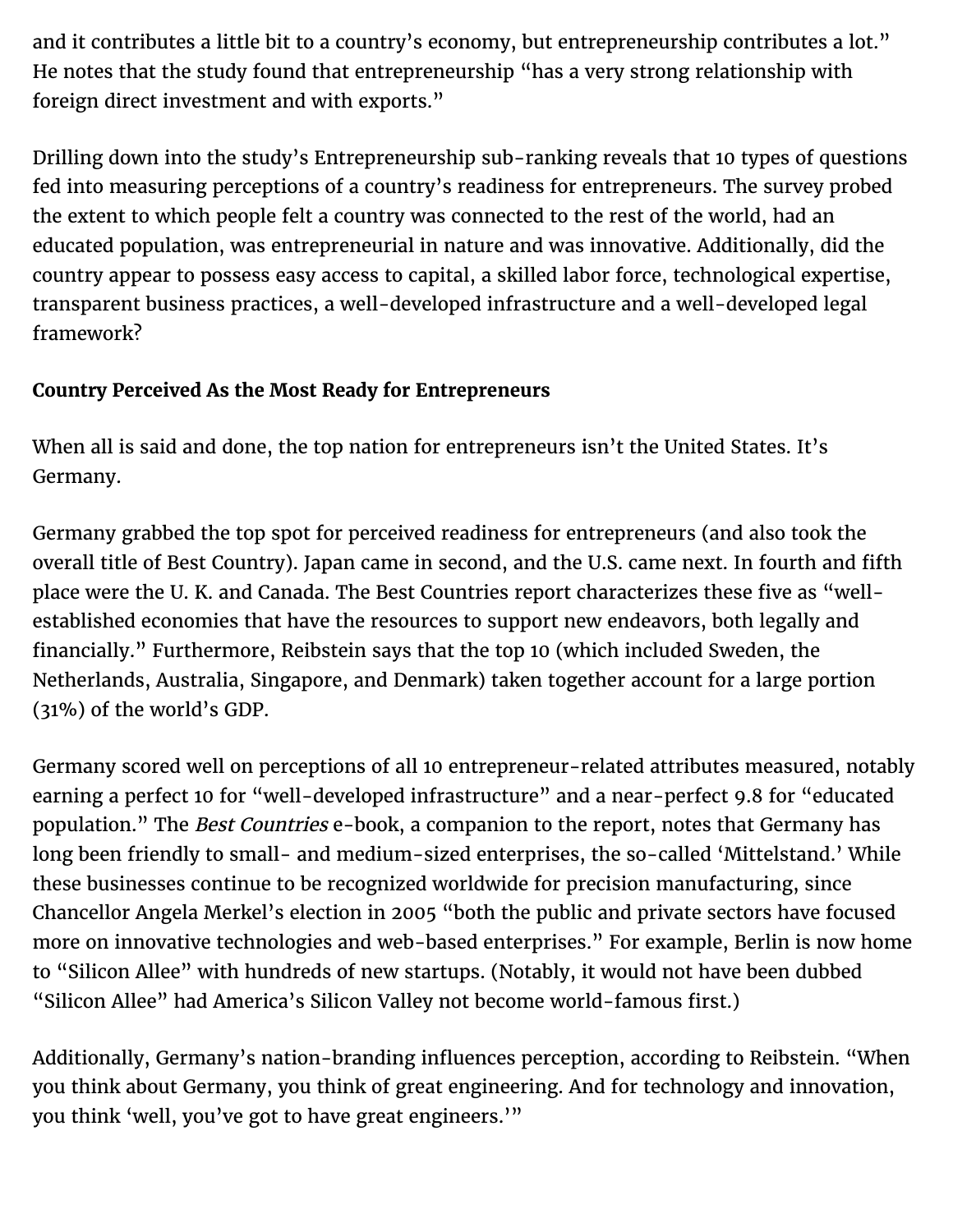Volkswagen has long traded on the public perception that Germany equals great engineering. For example, its 2014 Super Bowl ad, viewed by millions of Americans and others around the world, featured the idea that "every time a VW vehicle hits 100,000 miles, a German engineer gets his wings." Of course, the 2015 Volkswagen emissions scandal put a dent in the "brand promise" both of that company and German engineering in general. The full effects are yet to be seen.

## **Berlin is now home to "Silicon Allee" with hundreds of new startups.**

Tom Lincoln, director of the Wharton Nation Brand Conference to be held in Philadelphia in October 2016, cites the American high-end razor-subscription startup Harry's as a company that associates itself with Germany to suggest its products are top-of-the-line. "Harry's advertises that their razor blades are German-engineered, and they promote the fact that they have a German factory," he says. "Whether or not the Germans actually make better razor blades than other countries is not the point. The company counts on customer expectations that German engineering may lead to a better shave."

#### **The Rising Sun Rises to Second Place**

Both Hirshberg and Lincoln were somewhat surprised that Japan was perceived as entrepreneurial enough to earn second place. Lincoln says that to him, Japanese business means "large conglomerates like Sony and Toyota … a corporate culture, not an entrepreneurial culture." Hirshberg agrees and adds that a big component of entrepreneurship is diversity, which Japan is notorious for not fostering. In contrast, "if you look at the U.S., you go to an incubator here, a startup there, you find as many people from India or China as you do from the United States," he says. "When you get talent from around the world, you tend to get the best people."

Lincoln notes, however, that Japan is renowned for its innovative robotics industry, which likely contributes to the perception of entrepreneurship. (Japan ranked a perfect 10 for "innovative," and 9.8 for "entrepreneurial.") Some of Japan's astonishingly human-like robots have made headlines in recent years, and the country possesses the second-largest number of industrial robots used in manufacturing, according to a recent Huffington Post article. (Korea had the most.)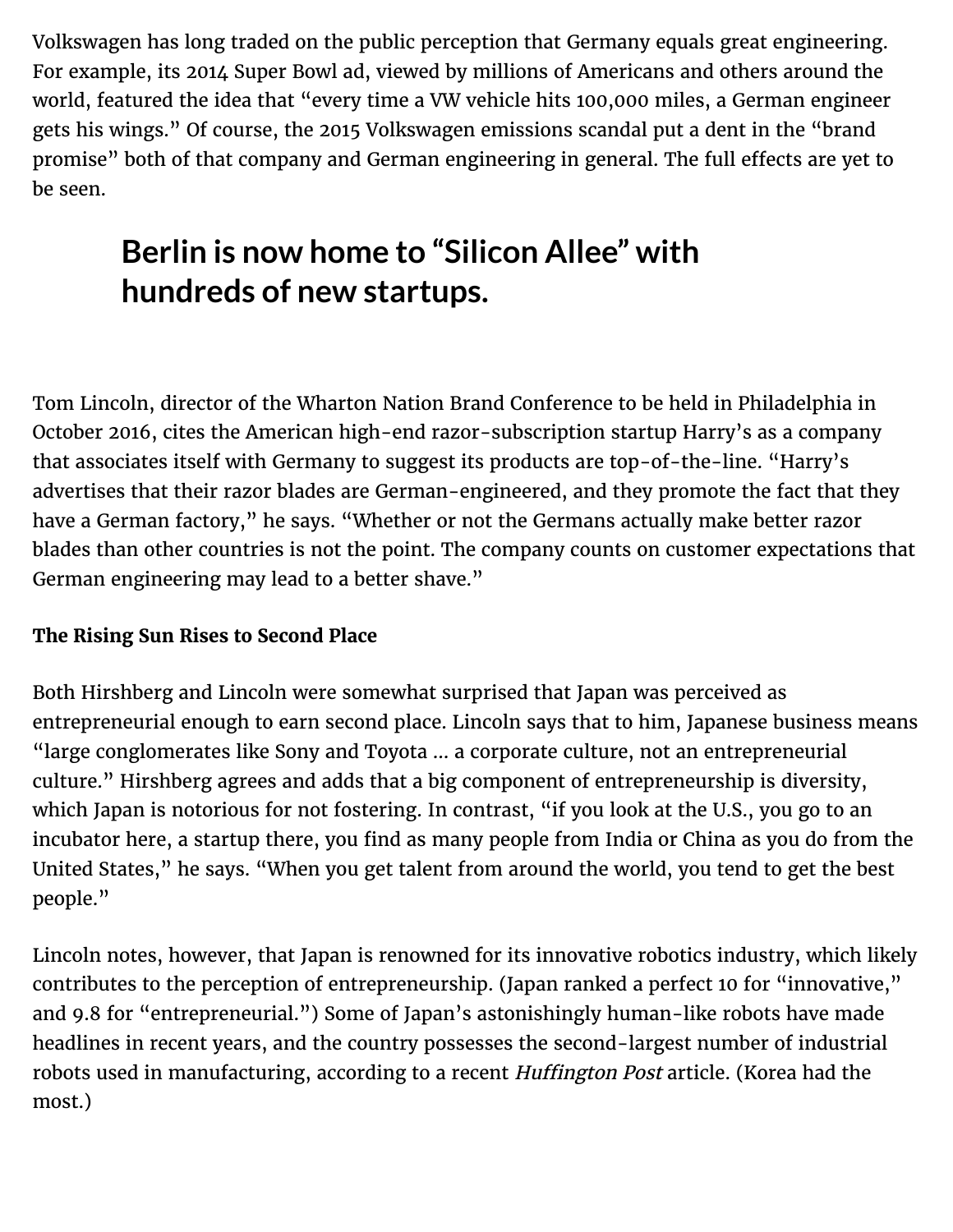Personal experience of a nation can affect perceptions too. Reibstein recalls taking his children along on a business trip to Japan a number of years ago, and he saw how his American kids' experience with the transportation alone altered how they viewed their home country. "We would get on the Tokyo subway, and the subway was so cool. It showed you where you were, and didn't have graffiti all over it, and was totally on time," Reibstein says. Upon arriving back in the U.S., they were greeted by the news that the shuttle bus that was supposed to take them to their luggage wasn't working. "It was pretty amazing, the stark difference of how everything ran so precisely [in Japan] … And the same thing is really true of Germany. So I think that helps lead to some of these global perceptions."

But for Reibstein, looking back a little further in history really explains the widespread perception of Japan as highly entrepreneurial. "Think about cars — the innovation in cars where that came from. And technology, and basically, electronics. It was all coming at that time, from [firms like] Sony and Mitsubishi, in the 1990s." Moreover, these revolutionary products were known to come from Japan and were associated in people's minds with that country. Hirshberg notes, "Your entrepreneurs and your products are really good ambassadors for what you're doing [as a nation]."

Reibstein also sees the whole thing as quite circular. "The products coming out of countries that are known to come out of those countries — help contribute to the perception of that country as innovative. And the more we tend to think of these countries as innovative based on their products, the more we want to invest in their businesses and buy products from them."

### **"I think the United States is often viewed as a consuming nation rather than a creating nation."**

–David Reibstein

He points to the case of Israel as a reverse example. Israel was tagged the "Startup Nation" in the 2009 internationally bestselling book of the same name, and it is home to a "huge tech industry," Reibstein says. Yet the country only ranked 21st in global perceptions of entrepreneurship. Reibstein speculates that this is because many innovative products coming out of Israel are deliberately not identified as such due to political controversies. "I think it's because of the nation's brand, that [some companies say] 'I don't want my product identified with being Israeli, because that will hurt my sales'... I think it's some of their own doing."

**America: The Land of Big Ideas … or Big Macs?**